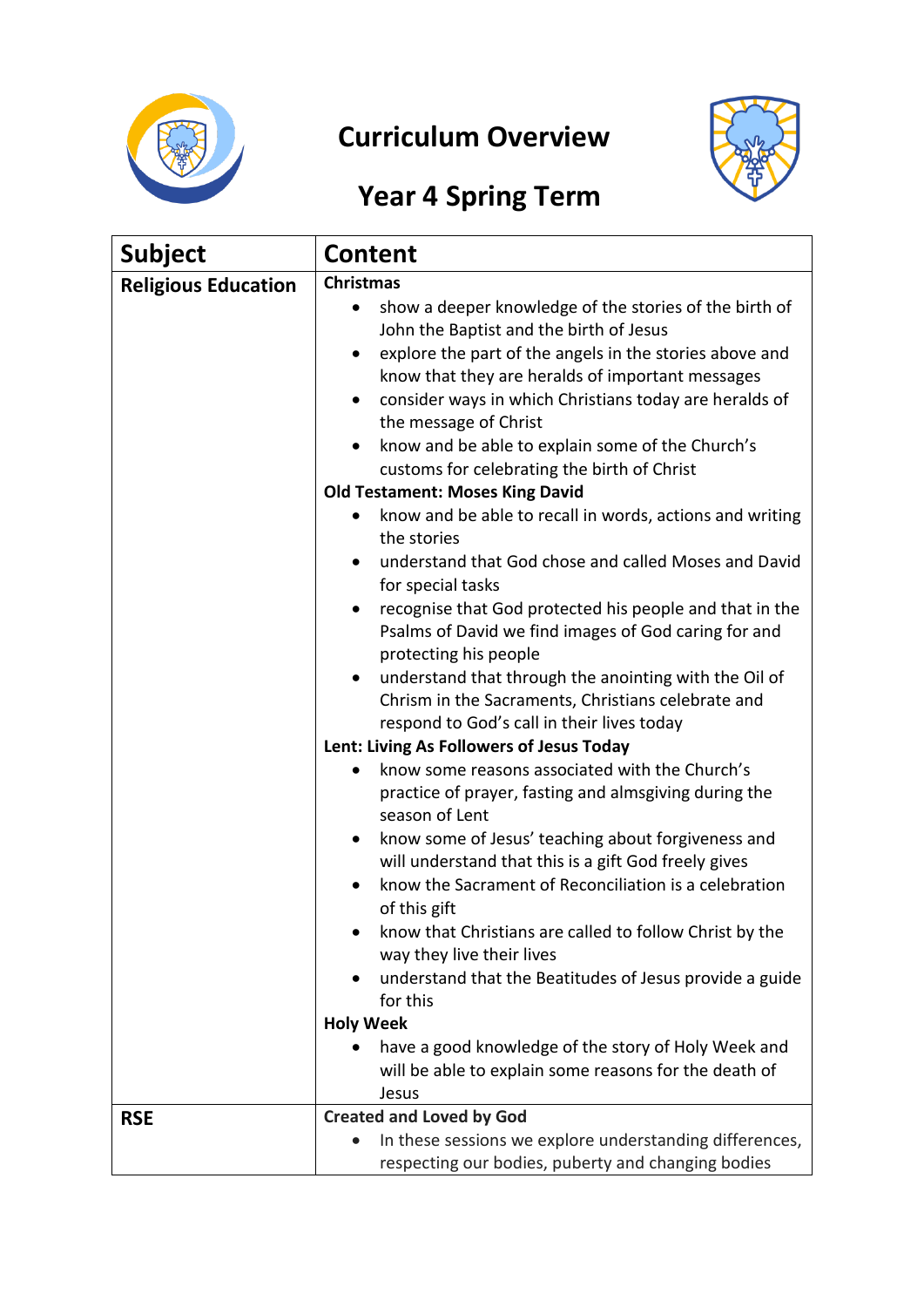|                | (recommended for Year 4+), strategies to support<br>emotional wellbeing including practicing thankfulness,<br>and the development of pupils understanding of life<br>before birth.                                                                                                                                                                                                                                                                                                                                                                                                                                                                                                                                                                                                                                                                                                                                                                                                                                                                        |
|----------------|-----------------------------------------------------------------------------------------------------------------------------------------------------------------------------------------------------------------------------------------------------------------------------------------------------------------------------------------------------------------------------------------------------------------------------------------------------------------------------------------------------------------------------------------------------------------------------------------------------------------------------------------------------------------------------------------------------------------------------------------------------------------------------------------------------------------------------------------------------------------------------------------------------------------------------------------------------------------------------------------------------------------------------------------------------------|
|                |                                                                                                                                                                                                                                                                                                                                                                                                                                                                                                                                                                                                                                                                                                                                                                                                                                                                                                                                                                                                                                                           |
| <b>English</b> | <b>Reading</b><br>can show awareness of the listener through the use of<br>pauses, giving emphasis and keeping an appropriate<br>pace so as to entertain and maintain interest<br>can refer to the text to support predictions and<br>opinions<br>can show by their answers that they have read beyond<br>the text<br>can recognise complex sentences<br>can understand how the meaning of sentences is<br>shaped by punctuation, word order or connectives<br>can talk about the author's techniques for describing<br>characters, settings and actions<br>considers different ways in which information can be<br>presented, focusing on process, classification<br>chronology and the implications for effective reading<br>identify similarities and differences in the range of<br>$\bullet$<br>available dictionaries, thesauruses, etc., and evaluate<br>their usefulness<br>can compare the openings of a particular novel with the<br>beginning of other novels read recently<br>can locate relevant information and fuse findings<br>coherently |
|                | Writing:                                                                                                                                                                                                                                                                                                                                                                                                                                                                                                                                                                                                                                                                                                                                                                                                                                                                                                                                                                                                                                                  |
|                | <b>Myths and legends</b>                                                                                                                                                                                                                                                                                                                                                                                                                                                                                                                                                                                                                                                                                                                                                                                                                                                                                                                                                                                                                                  |
|                | understand what a legend is                                                                                                                                                                                                                                                                                                                                                                                                                                                                                                                                                                                                                                                                                                                                                                                                                                                                                                                                                                                                                               |
|                | begin to understand, recognise and use the present<br>perfect form                                                                                                                                                                                                                                                                                                                                                                                                                                                                                                                                                                                                                                                                                                                                                                                                                                                                                                                                                                                        |
|                | identify powerful adjectives and verbs in a written<br>description                                                                                                                                                                                                                                                                                                                                                                                                                                                                                                                                                                                                                                                                                                                                                                                                                                                                                                                                                                                        |
|                | <b>Stories about times past</b>                                                                                                                                                                                                                                                                                                                                                                                                                                                                                                                                                                                                                                                                                                                                                                                                                                                                                                                                                                                                                           |
|                | discuss the old-fashioned language used in texts<br>$\bullet$                                                                                                                                                                                                                                                                                                                                                                                                                                                                                                                                                                                                                                                                                                                                                                                                                                                                                                                                                                                             |
|                | recognise powerful verbs used in a story                                                                                                                                                                                                                                                                                                                                                                                                                                                                                                                                                                                                                                                                                                                                                                                                                                                                                                                                                                                                                  |
|                | identify other features used by an author for imagery<br>$\bullet$                                                                                                                                                                                                                                                                                                                                                                                                                                                                                                                                                                                                                                                                                                                                                                                                                                                                                                                                                                                        |
|                | compare direct speech with indirect or reported speech                                                                                                                                                                                                                                                                                                                                                                                                                                                                                                                                                                                                                                                                                                                                                                                                                                                                                                                                                                                                    |
|                | <b>Information texts</b>                                                                                                                                                                                                                                                                                                                                                                                                                                                                                                                                                                                                                                                                                                                                                                                                                                                                                                                                                                                                                                  |
|                | use conjunctions to form compound sentences                                                                                                                                                                                                                                                                                                                                                                                                                                                                                                                                                                                                                                                                                                                                                                                                                                                                                                                                                                                                               |
|                | use conjunctions to add interest                                                                                                                                                                                                                                                                                                                                                                                                                                                                                                                                                                                                                                                                                                                                                                                                                                                                                                                                                                                                                          |
|                | <b>Chronological reports</b>                                                                                                                                                                                                                                                                                                                                                                                                                                                                                                                                                                                                                                                                                                                                                                                                                                                                                                                                                                                                                              |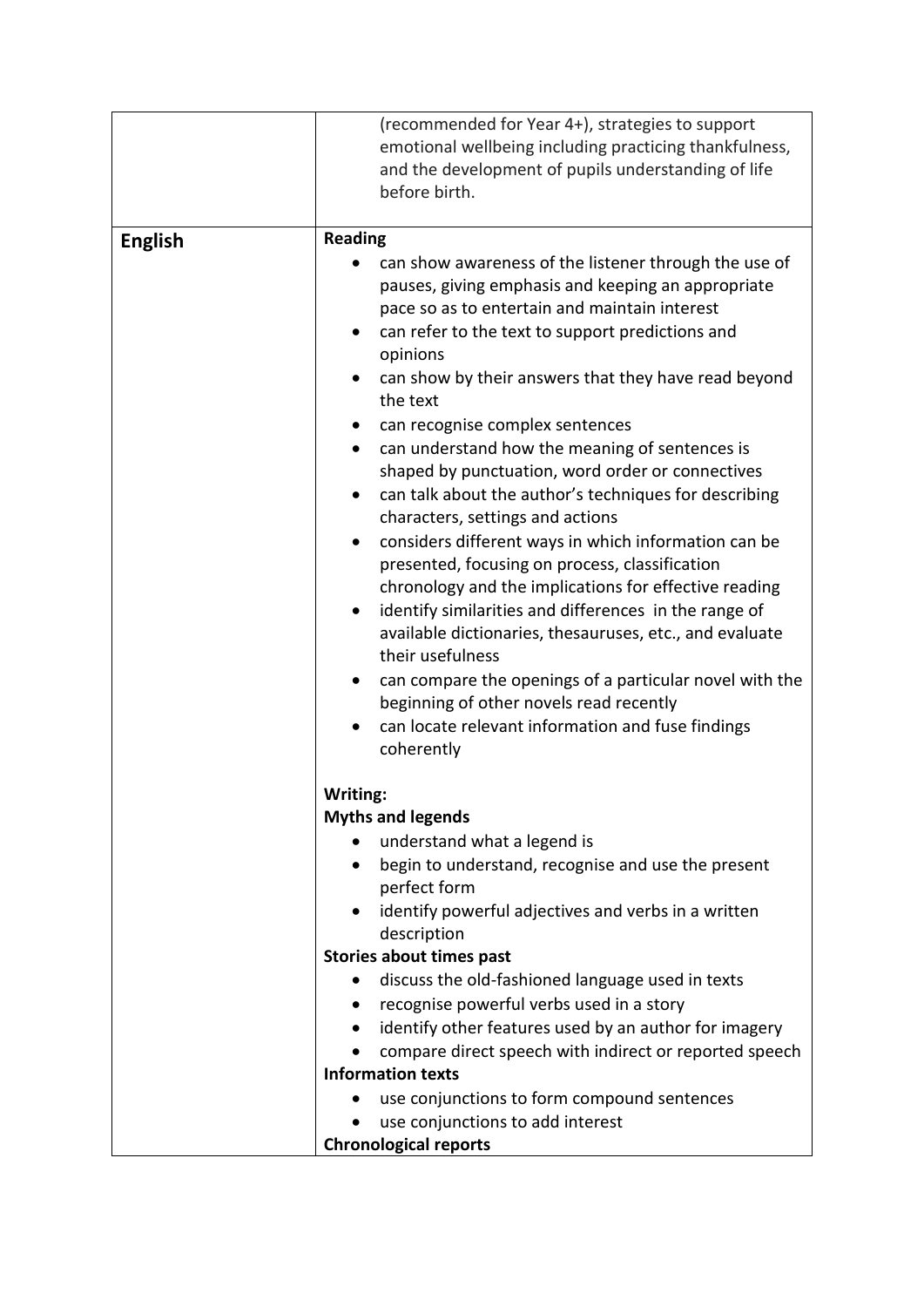|                    | consider the impact of language, structure and<br>$\bullet$                                                |  |
|--------------------|------------------------------------------------------------------------------------------------------------|--|
|                    | presentation                                                                                               |  |
|                    | write correctly punctuated dialogue                                                                        |  |
|                    | extend sentences with time/cause details using                                                             |  |
|                    | adverbs, prepositions and conjunctions                                                                     |  |
|                    | List poems and kennings                                                                                    |  |
|                    | identifying features of list poems<br>$\bullet$                                                            |  |
|                    | discussing concrete and abstract ideas                                                                     |  |
|                    | discussing the use of hyphens in kenning (and list)                                                        |  |
|                    | poems                                                                                                      |  |
|                    |                                                                                                            |  |
|                    | <b>Grammar, Punctuation and Spelling</b>                                                                   |  |
|                    | collect and classify examples of adverbials<br>$\bullet$                                                   |  |
|                    | investigate the effects of substituting adverbs in clauses<br>٠                                            |  |
|                    | or sentences                                                                                               |  |
|                    | uses adverbs with greater discrimination in own writing                                                    |  |
|                    | extend knowledge, understanding and use of<br>$\bullet$                                                    |  |
|                    | expressive and figurative language in stories and poetry                                                   |  |
|                    | through; adjectival phrases, comparative and                                                               |  |
|                    | superlative adjectives, comparing adjectives on a scale                                                    |  |
|                    | of intensity, relate them to suffixes and adverbs                                                          |  |
|                    | to use commas to mark grammatical boundaries within                                                        |  |
|                    | sentences link this to work on editing and revising their                                                  |  |
|                    | own writing                                                                                                |  |
| <b>Mathematics</b> | <b>Multiplication and Division</b>                                                                         |  |
|                    | recall and use multiplication and division facts for                                                       |  |
|                    | multiplication tables up to $12 \times 12$                                                                 |  |
|                    | use place value, known and derived facts to multiply                                                       |  |
|                    | and divide mentally, including: multiplying by 0 and 1;                                                    |  |
|                    | dividing by 1; multiplying together three numbers                                                          |  |
|                    | recognise and use factor pairs and commutativity in                                                        |  |
|                    | mental calculations                                                                                        |  |
|                    | multiply two digit and three digit numbers by a one-                                                       |  |
|                    | digit number using formal written layout                                                                   |  |
|                    | solve problems involving multiplying and adding,                                                           |  |
|                    | including using the distributive law to multiply two digit                                                 |  |
|                    | numbers by one digit, integer scaling problems and<br>harder correspondence problems such as n objects are |  |
|                    | connected to m objects                                                                                     |  |
|                    | Area                                                                                                       |  |
|                    | find the area of rectilinear shapes by counting squares                                                    |  |
|                    | <b>Fractions</b>                                                                                           |  |
|                    | recognise and show, using diagrams, families of                                                            |  |
|                    | common equivalent fractions                                                                                |  |
|                    |                                                                                                            |  |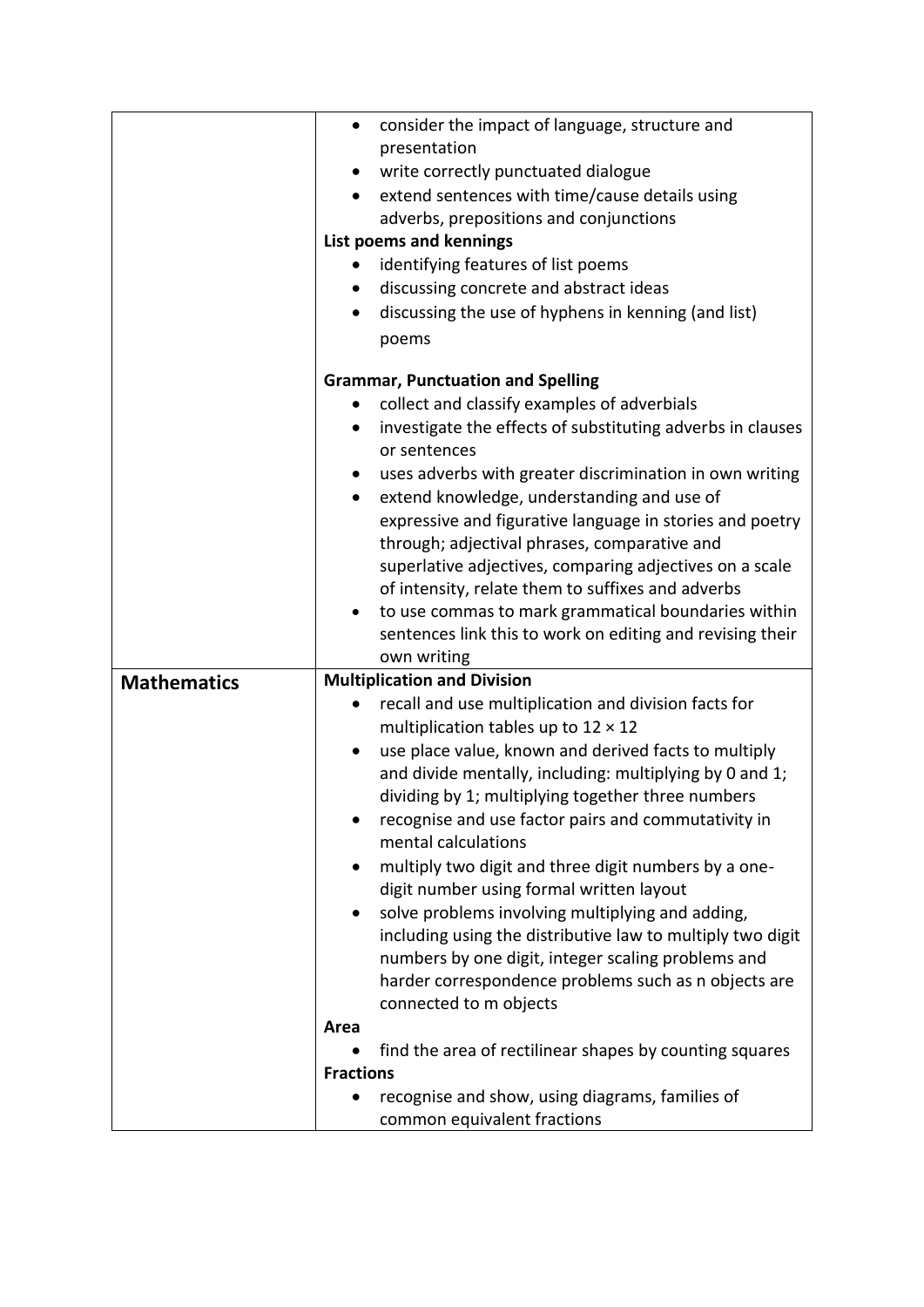|                | count up and down in hundredths; recognise that<br>$\bullet$<br>hundredths arise when dividing an object by one<br>hundred and dividing tenths by ten<br>solve problems involving increasingly harder fractions<br>to calculate quantities, and fractions to divide<br>quantities, including non-unit fractions where the<br>answer is a whole number<br>add and subtract fractions with the same denominator<br><b>Decimals</b><br>recognise and write decimal equivalents of any number                                                                                                                                                                                                   |
|----------------|---------------------------------------------------------------------------------------------------------------------------------------------------------------------------------------------------------------------------------------------------------------------------------------------------------------------------------------------------------------------------------------------------------------------------------------------------------------------------------------------------------------------------------------------------------------------------------------------------------------------------------------------------------------------------------------------|
|                | of tenths or hundredths<br>find the effect of dividing a one or two digit number by<br>10 or 100, identifying the value of the digits in the<br>answer as ones, tenths and hundredths<br>solve simple measure and money problems involving<br>$\bullet$<br>fractions and decimals to two decimal places<br>convert between different units of measure [for<br>$\bullet$<br>example, kilometre to metre]                                                                                                                                                                                                                                                                                     |
| Chemistry      | <b>States of Matter</b><br>compare and group materials together, according to<br>whether they are solids, liquids or gases<br>observe that some materials change state when they<br>$\bullet$<br>are heated or cooled, and measure or research the<br>temperature at which this happens in degrees Celsius<br>$(^{\circ}C)$<br>identify the part played by evaporation and<br>condensation in the water cycle and associate the rate<br>of evaporation with temperature<br>use knowledge of solids, liquids and gases to decide<br>how mixtures might be separated, including through<br>filtering, sieving and evaporating.<br>demonstrate that changes of state are reversible<br>changes |
| <b>Physics</b> | Electricity<br>identify common appliances that run on electricity<br>construct a simple series electrical circuit, identifying<br>٠<br>and naming its basic parts, including cells, wires, bulbs,<br>switches and buzzers<br>identify whether or not a lamp will light in a simple<br>series circuit, based on whether or not the lamp is part<br>of a complete loop with a battery<br>recognise that a switch opens and closes a circuit and<br>associate this with whether or not a lamp lights in a<br>simple series circuit                                                                                                                                                             |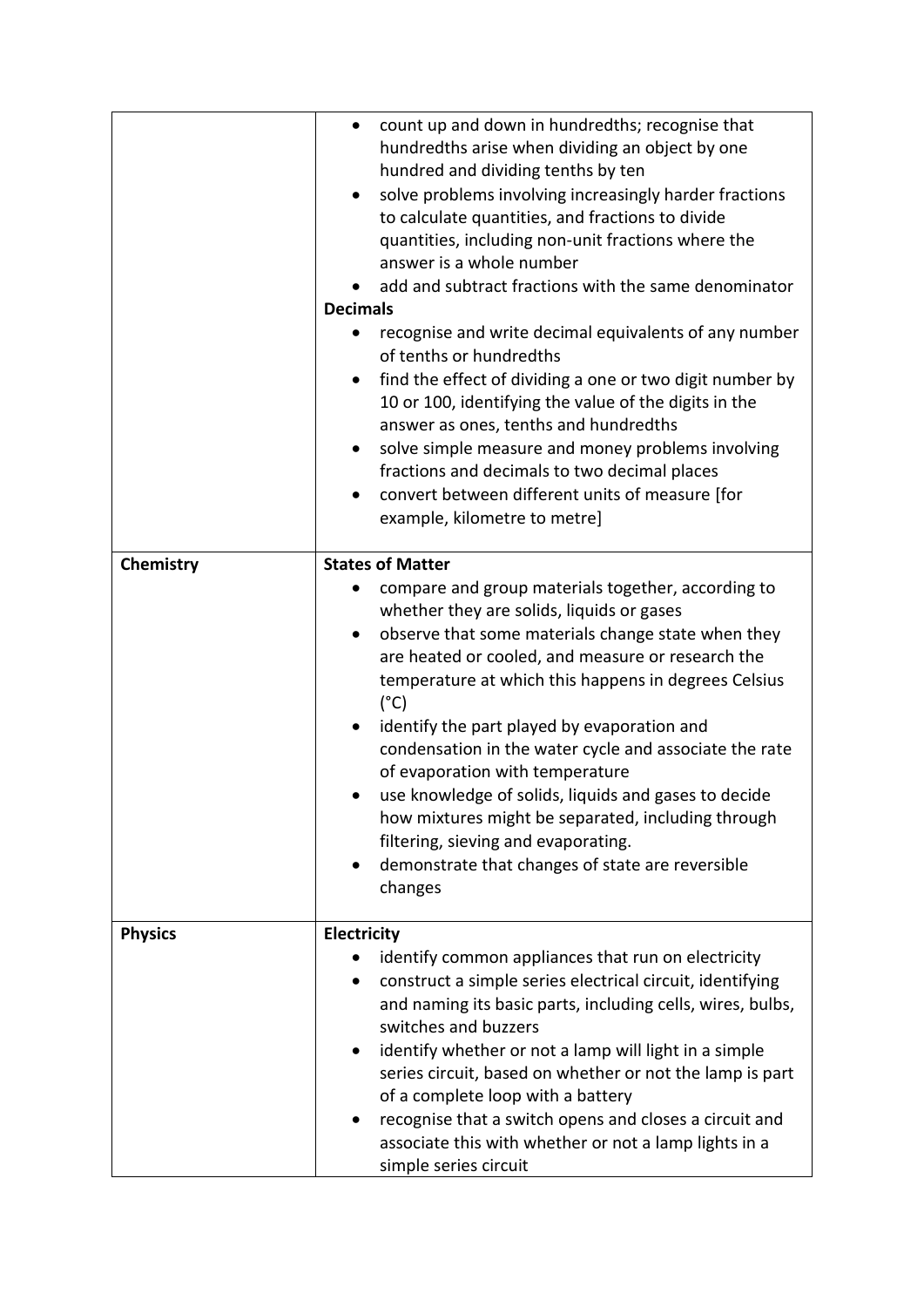|                  | recognise some common conductors and insulators,<br>$\bullet$         |
|------------------|-----------------------------------------------------------------------|
|                  | and associate metals with being good conductors                       |
|                  | associate the brightness of a lamp or the volume of a<br>$\bullet$    |
|                  | buzzer with the number and voltage of cells used in the               |
|                  | circuit                                                               |
|                  | compare and give reasons for variations in how<br>$\bullet$           |
|                  | components function, including the brightness of bulbs,               |
|                  | the loudness of buzzers and the on/off position of                    |
|                  | switches                                                              |
|                  | use recognised symbols when representing a simple                     |
|                  | circuit in a diagram                                                  |
|                  |                                                                       |
| <b>Computing</b> | Unit 4 - Writing for Different Audiences                              |
|                  | <b>Criteria 1 Font Styles</b>                                         |
|                  | Children can look at and discuss a variety of written                 |
|                  | material where the font size and type are tailored to                 |
|                  | the purpose of the text.                                              |
|                  |                                                                       |
|                  | Children can use text formatting to make a piece of                   |
|                  | writing fit for its audience and purpose.                             |
|                  | 2 & 3 Using a Simulated Scenario to Produce a News Report             |
|                  | Children can role-play the job of a journalist in a                   |
|                  | newsroom.                                                             |
|                  | Children can interpret a variety of incoming<br>$\bullet$             |
|                  | communications and use these to build up the details                  |
|                  | of a story.                                                           |
|                  | Children can use the incoming information to write                    |
|                  | their own newspaper report.                                           |
|                  | 4 & 5 Writing for a Campaign                                          |
|                  | Children can use 2Connect to mind-map ideas for a                     |
|                  | community campaign.                                                   |
|                  | Children can use these ideas to write a persuasive letter             |
|                  | or poster as part of the campaign.                                    |
|                  | Children can assess their texts using criteria to judge<br>$\bullet$  |
|                  | their suitability for the intended audience.                          |
|                  |                                                                       |
|                  | Unit 5 - Logo Lesson Title                                            |
|                  | <b>Introduction to 2Logo</b>                                          |
|                  | Children know what the common instructions are in                     |
|                  | 2Logo and how to type them.                                           |
|                  | Children can follow simple 2Logo instructions to create<br>$\bullet$  |
|                  | shapes on paper.                                                      |
|                  | Children can follow simple instructions to create shapes<br>$\bullet$ |
|                  | in 2Logo.                                                             |
|                  | <b>Creating Letters using 2Logo</b>                                   |
|                  | Children can create 2Logo instructions to draw patterns               |
|                  | of increasing complexity.                                             |
|                  | Children understand the pu and pd commands.<br>$\bullet$              |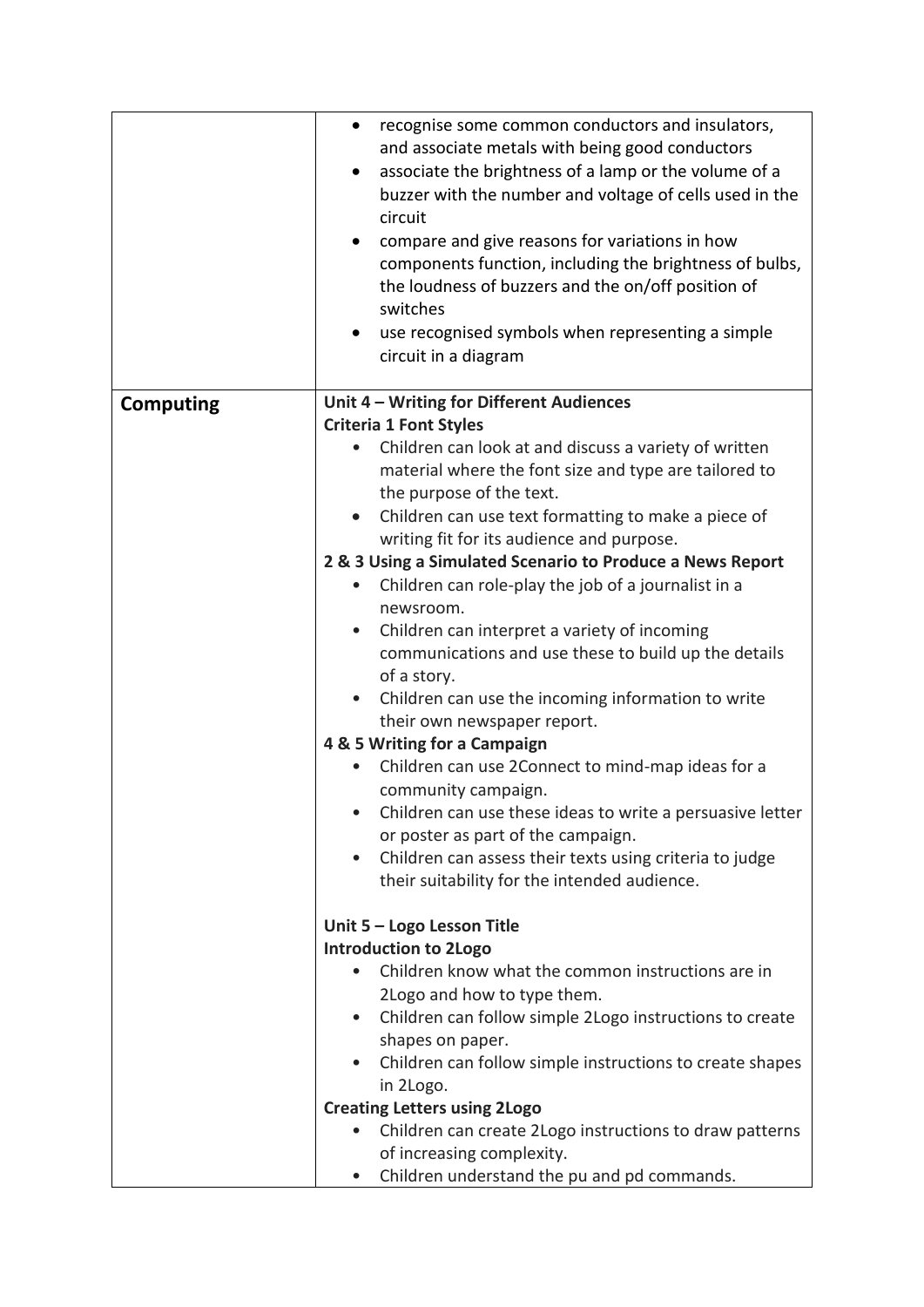| Children can write 2Logo instructions for a word of four<br>letters. |
|----------------------------------------------------------------------|
| Using the 'Repeat' Command in 2Logo                                  |
| Children can follow 2Logo code to predict the outcome.<br>$\bullet$  |
| Children can create shapes using the Repeat command.                 |
| • Children can find the most efficient way to draw                   |
| shapes.                                                              |
| <b>Using Procedures</b>                                              |
| Children can use the Procedure feature.                              |
| • Children can create 'flowers' or 'crystals' using 2Logo.           |
| Unit 6 - Animation Lesson                                            |
| <b>Animating an Object</b>                                           |
| Children have put together a simple animation using<br>$\bullet$     |
| paper to create a flick book.                                        |
| Children understand animation frames.                                |
| • Children have made a simple animation using                        |
| 2Animate.                                                            |
| <b>2Animate Tools</b>                                                |
| Children know what the Onion Skin tool does in<br>$\bullet$          |
| animation.                                                           |
| • Children can use the Onion Skin tool to create an                  |
| animated image.                                                      |
| Children can use backgrounds and sounds to make                      |
| more complex and imaginative animations.                             |
| <b>Stop Motion Animation</b>                                         |
| Children know what 'stop motion' animation is and                    |
| how it is created.                                                   |
| • Children have used ideas from existing 'stop motion'               |
| films to recreate their own animation.                               |
| Children have shared their animations and commented<br>$\bullet$     |
| on each other's work using display boards and blogs in               |
| Purple Mash.                                                         |
|                                                                      |

## **Creative Curriculum:**

We deliver the following subjects through whole school topics and they are collectively referred to as the Creative Curriculum: Art and Design, Design Technology, Geography, History and Music.

Each term the whole school follow a topic theme incorporating many curriculum areas with a particular focus on one of the Creative Curriculum subjects. (See Creative Curriculum Two Year Cycle).

| $\overline{\phantom{a}}$ YEAR B | <b>I YEAR B</b>      |
|---------------------------------|----------------------|
| <b>Spring: Leaders</b>          | <b>Spring: Water</b> |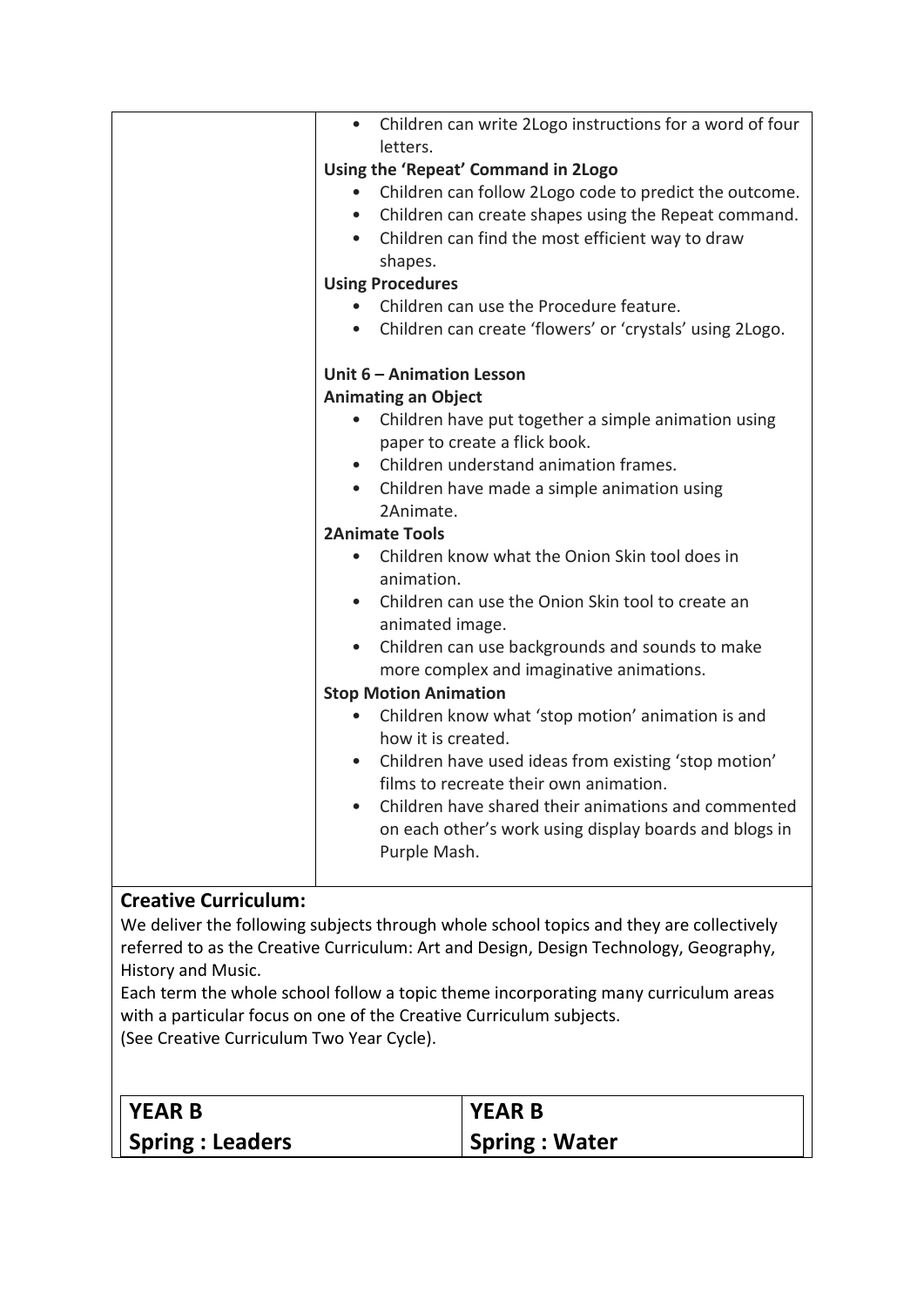**Main focus**: History Exploring the hierarchy of the leadership in Ancient Rome using evidence from Pompeii • place some historical periods in a chronological framework • use sources of information in ways that go beyond simple observations to answer questions about the past • communicate his/her learning in an organised and structured way, using appropriate terminology • use historic terms related to the period of study • understand that sources can contradict each other • use a variety of resources to find out about aspects of life in the past **Secondary focus**: Geography - Exploring Europe – weather patterns, • explore weather patterns in Europe • understand and use a widening range of geographical terms e.g. specific topic vocabulary - contour, height, valley, erosion, deposition, transportation, headland, volcanoes, earthquakes etc • use maps, atlases and a globe to locate places that made up the Roman Empire and compare with Europe today • recognise the different shapes of continents • draw accurate maps with more complex keys and / or demonstrate patterns **Main focus**: Geography - Exploring Europe – weather patterns, lakes and rivers • explain about key natural resources e.g. water in the locality • explore weather patterns around parts of the world • understand and use a widening range of geographical terms e.g. specific topic vocabulary - contour, height, valley, erosion, deposition, transportation, headland, volcanoes, earthquakes etc • understand the effect of landscape features on the development of a locality • identify where countries are within Europe; including Russia • understand why there are similarities and differences between places • recognise that people have differing quality of life living in different locations and environments **Secondary focus**: History- investigating Pompeii- a natural disaster • communicate his/her learning in an organised and structured way, using appropriate terminology • understand that sources can contradict each other • use a variety of resources to find out about aspects of life in the past **Physical Education Invasion Games (Hockey) Learning Outcomes:** to know when to move within a game. • to know when to pass during a game. • show an awareness of space and know how to use it in

games.

• to travel using change of direction and speed easily.